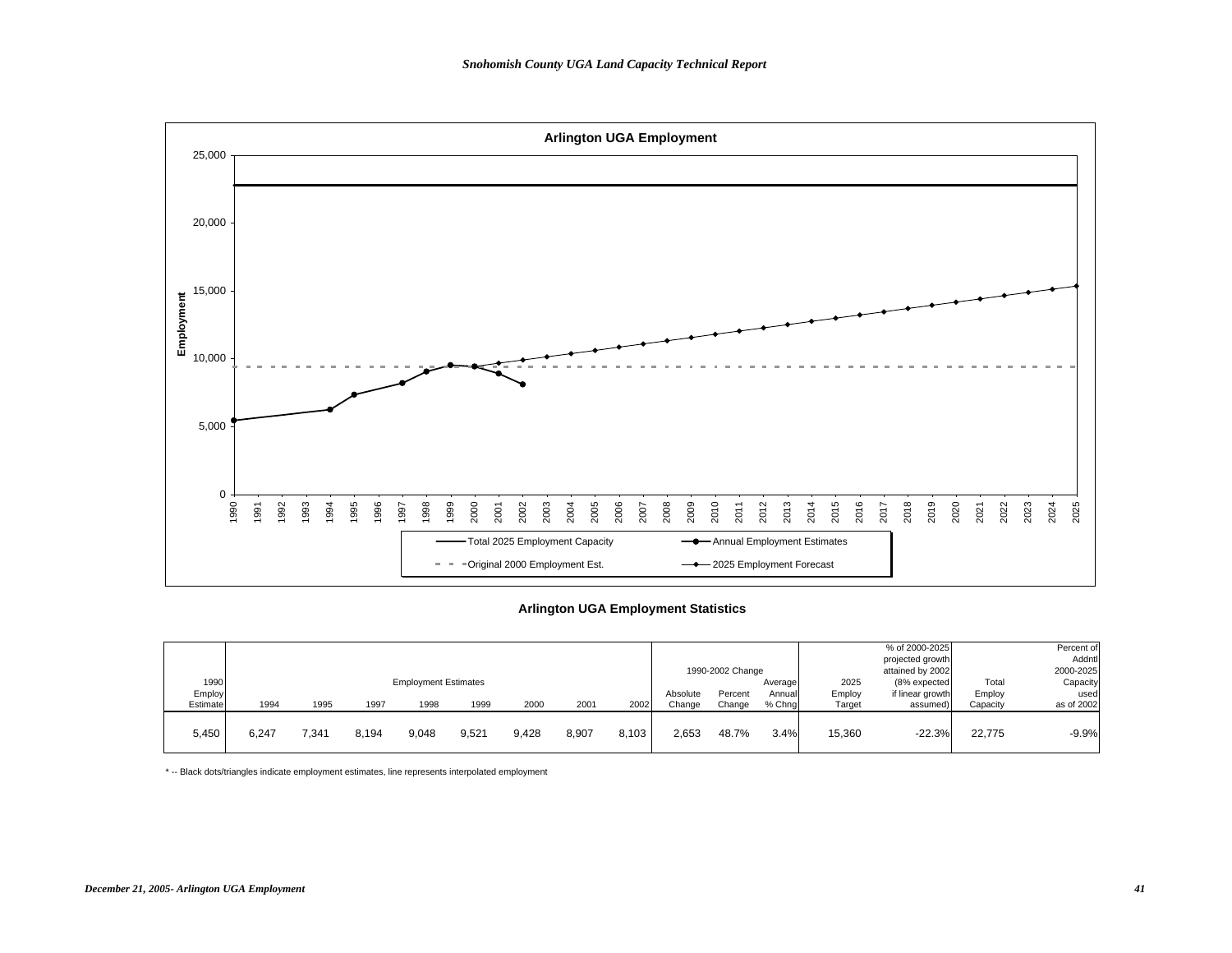

## **Darrington UGA Employment Statistics**

|          |      |      |      |                             |      |      |      |      |          | 1990-2002 Change |         |        | % of 2000-2025<br>projected growth<br>attained by 2002 |          | Percent of<br>Addntl<br>2000-2025 |
|----------|------|------|------|-----------------------------|------|------|------|------|----------|------------------|---------|--------|--------------------------------------------------------|----------|-----------------------------------|
| 1990     |      |      |      | <b>Employment Estimates</b> |      |      |      |      |          |                  | Average | 2025   | (8% expected                                           | Total    | Capacity                          |
| Employ   |      |      |      |                             |      |      |      |      | Absolute | Percent          | Annual  | Employ | if linear growth                                       | Employ   | used                              |
| Estimate | 1994 | 1995 | 1997 | 1998                        | 1999 | 2000 | 2001 | 2002 | Change   | Change           | % Chna  | Target | assumed)                                               | Capacity | as of 2002                        |
| 219      | 480  | 551  | 454  | 508                         | 445  | 609  | 538  | 371  | 152      | 69.4%            | 4.5%    | 535    | 321.5%                                                 | 4,133    | $-6.8%$                           |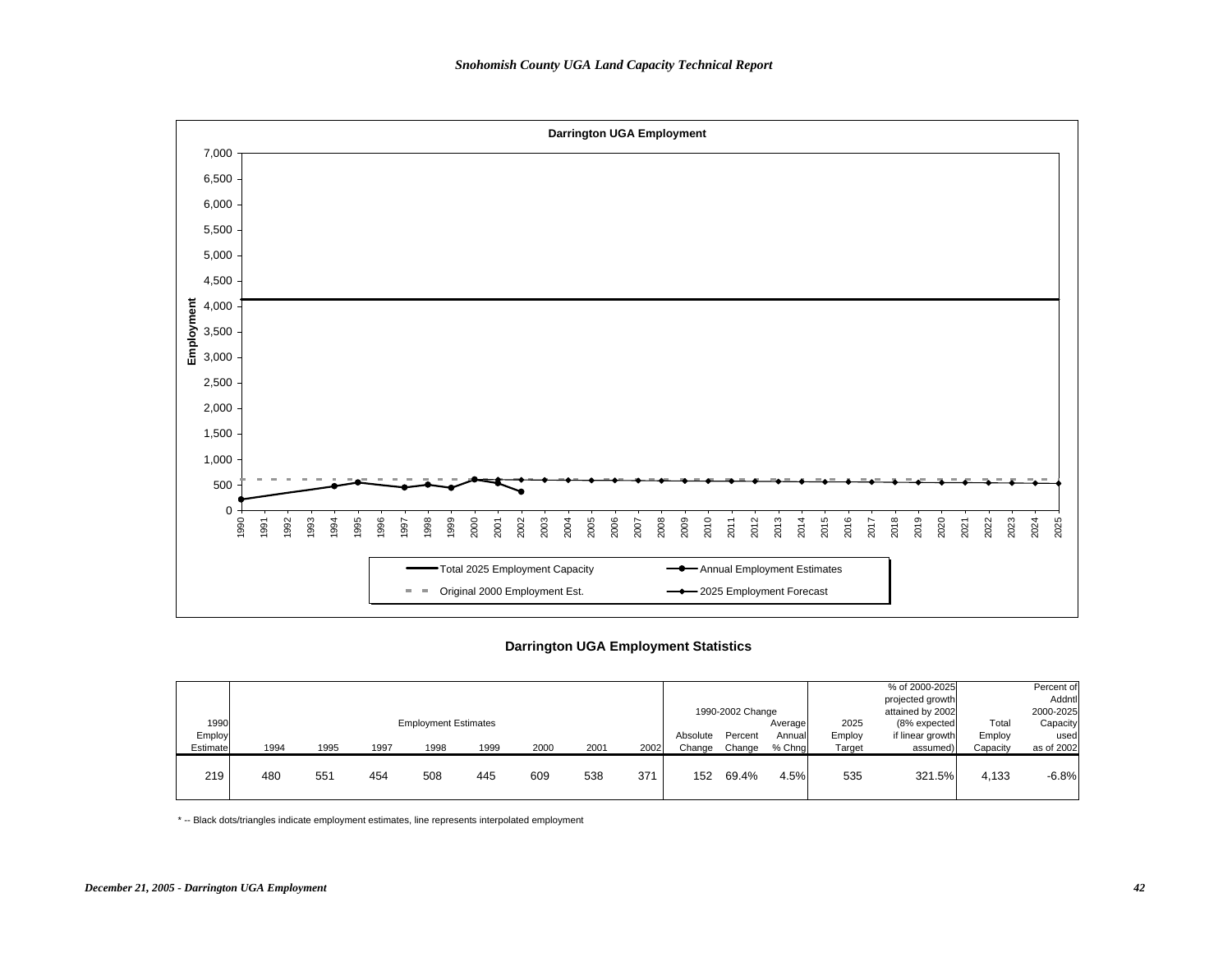

## **Gold Bar UGA Employment Statistics**

|                            |      |      |      |                                     |      |      |      |      |                    |                                       |                              |                          | % of 2000-2025<br>projected growth                               |                             | Percent of<br>Addntl                        |
|----------------------------|------|------|------|-------------------------------------|------|------|------|------|--------------------|---------------------------------------|------------------------------|--------------------------|------------------------------------------------------------------|-----------------------------|---------------------------------------------|
| 1990<br>Employ<br>Estimate | 1994 | 1995 | 1997 | <b>Employment Estimates</b><br>1998 | 1999 | 2000 | 2001 | 2002 | Absolute<br>Change | 1990-2002 Change<br>Percent<br>Change | Average<br>Annuall<br>% Chng | 2025<br>Employ<br>Target | attained by 2002<br>(8% expected<br>if linear growth<br>assumed) | Total<br>Employ<br>Capacity | 2000-2025<br>Capacity<br>used<br>as of 2002 |
| 286                        | 195  | 327  | 141  | 164                                 | 140  | 149  | 188  | 175  | $-111$             | $-38.9%$                              | $-4.0%$                      | 210                      | 42.3%                                                            | 61'                         | 5.6%                                        |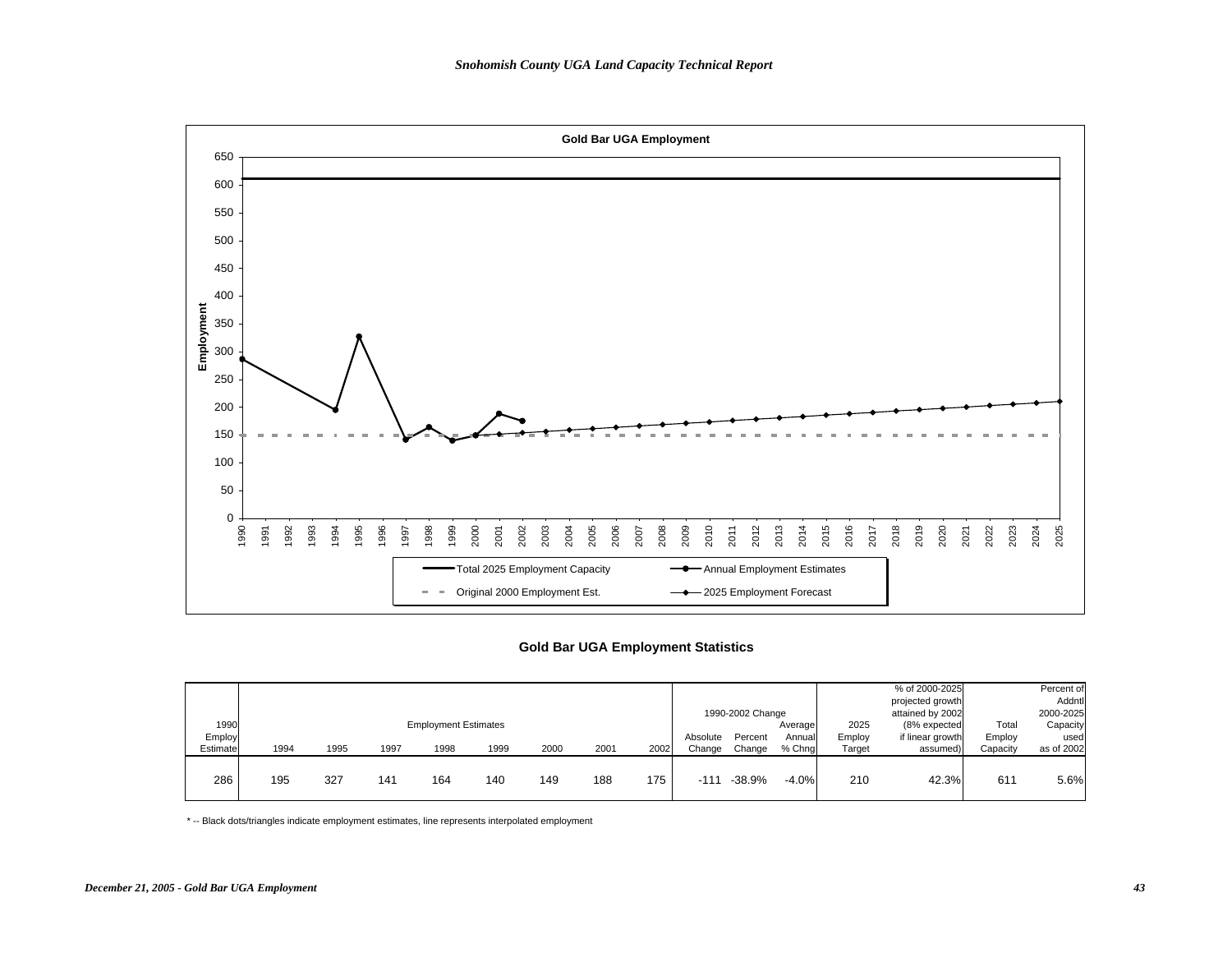

## **Granite Falls UGA Employment Statistics**

|          |      |      |      |                             |      |      |      |      |          |                  |         |        | % of 2000-2025<br>projected growth |          | Percent of<br>Addntl |
|----------|------|------|------|-----------------------------|------|------|------|------|----------|------------------|---------|--------|------------------------------------|----------|----------------------|
|          |      |      |      |                             |      |      |      |      |          | 1990-2002 Change |         |        | attained by 2002                   |          | 2000-2025            |
| 1990     |      |      |      | <b>Employment Estimates</b> |      |      |      |      |          |                  | Average | 2025   | (8% expected                       | Total    | Capacity             |
| Employ   |      |      |      |                             |      |      |      |      | Absolute | Percent          | Annuall | Employ | if linear growth                   | Employ   | used                 |
| Estimate | 1994 | 1995 | 1997 | 1998                        | 1999 | 2000 | 2001 | 2002 | Change   | Change           | % Chng  | Target | assumed)                           | Capacity | as of 2002           |
| 631      | 513  | 723  | 762  | 884                         | 718  | 805  | 875  | 802  | 171      | 27.1%            | 2.0%    | 2.200  | $-0.2%$                            | 2,607    | $-0.2%$              |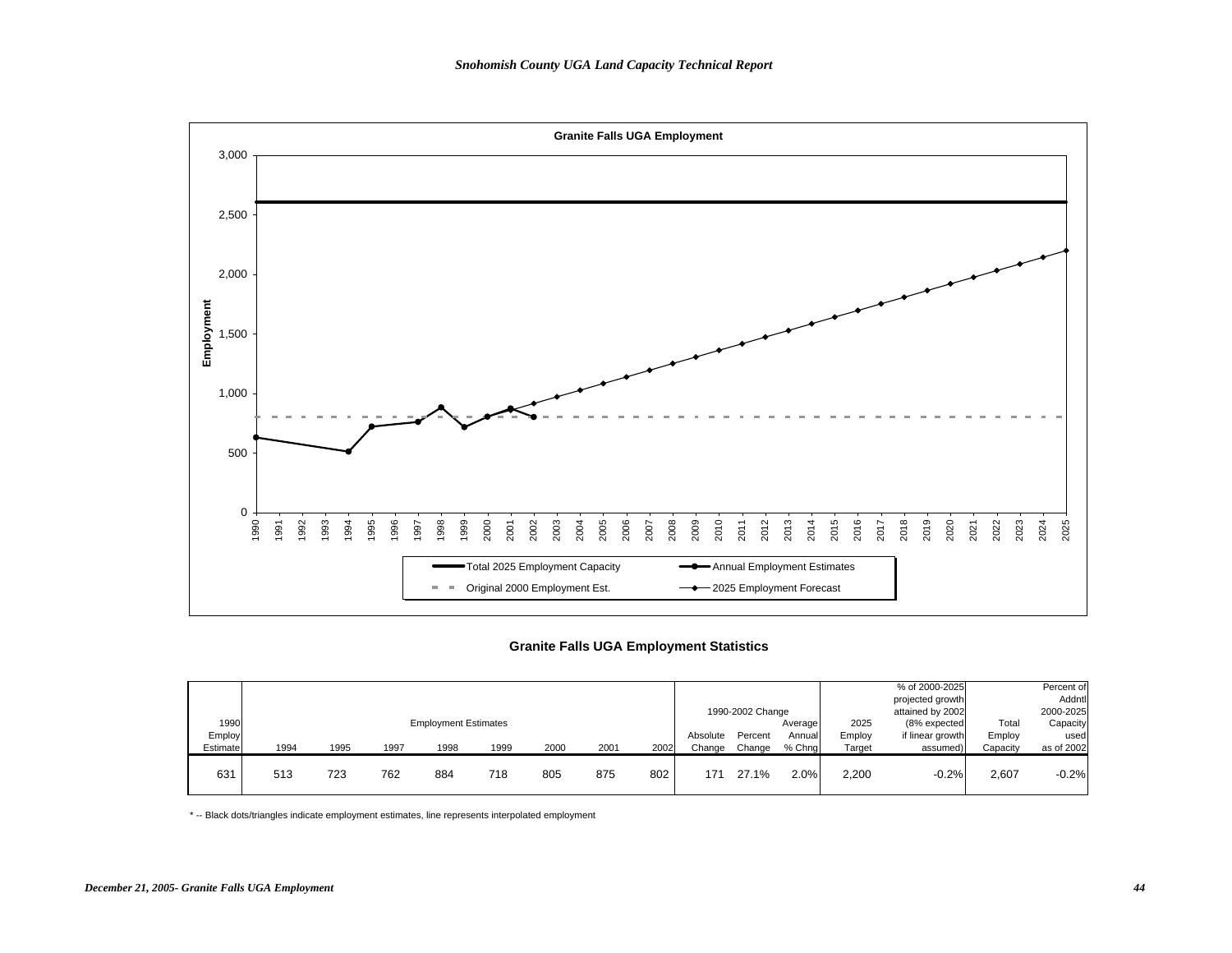

## **Index UGA Employment Statistics**

| 1990               |      |      |      | <b>Employment Estimates</b> |      |      |      |      |                    | 1990-2002 Change  | Average          | 2025             | % of 2000-2025<br>projected growth<br>attained by 2002<br>(8% expected | Total              | Percent of<br>Addntl<br>2000-2025<br>Capacity |
|--------------------|------|------|------|-----------------------------|------|------|------|------|--------------------|-------------------|------------------|------------------|------------------------------------------------------------------------|--------------------|-----------------------------------------------|
| Employ<br>Estimate | 1994 | 1995 | 1997 | 1998                        | 1999 | 2000 | 2001 | 2002 | Absolute<br>Change | Percent<br>Change | Annual<br>% Chng | Employ<br>Target | if linear growth<br>assumed)                                           | Employ<br>Capacity | used<br>as of 2002                            |
| 37                 | 64   | 49   | 48   | 35                          | 49   | 51   | 51   | 44   |                    | 19.8%             | .5%              | 70               | $-35.1%$                                                               | 70                 | $-35.1%$                                      |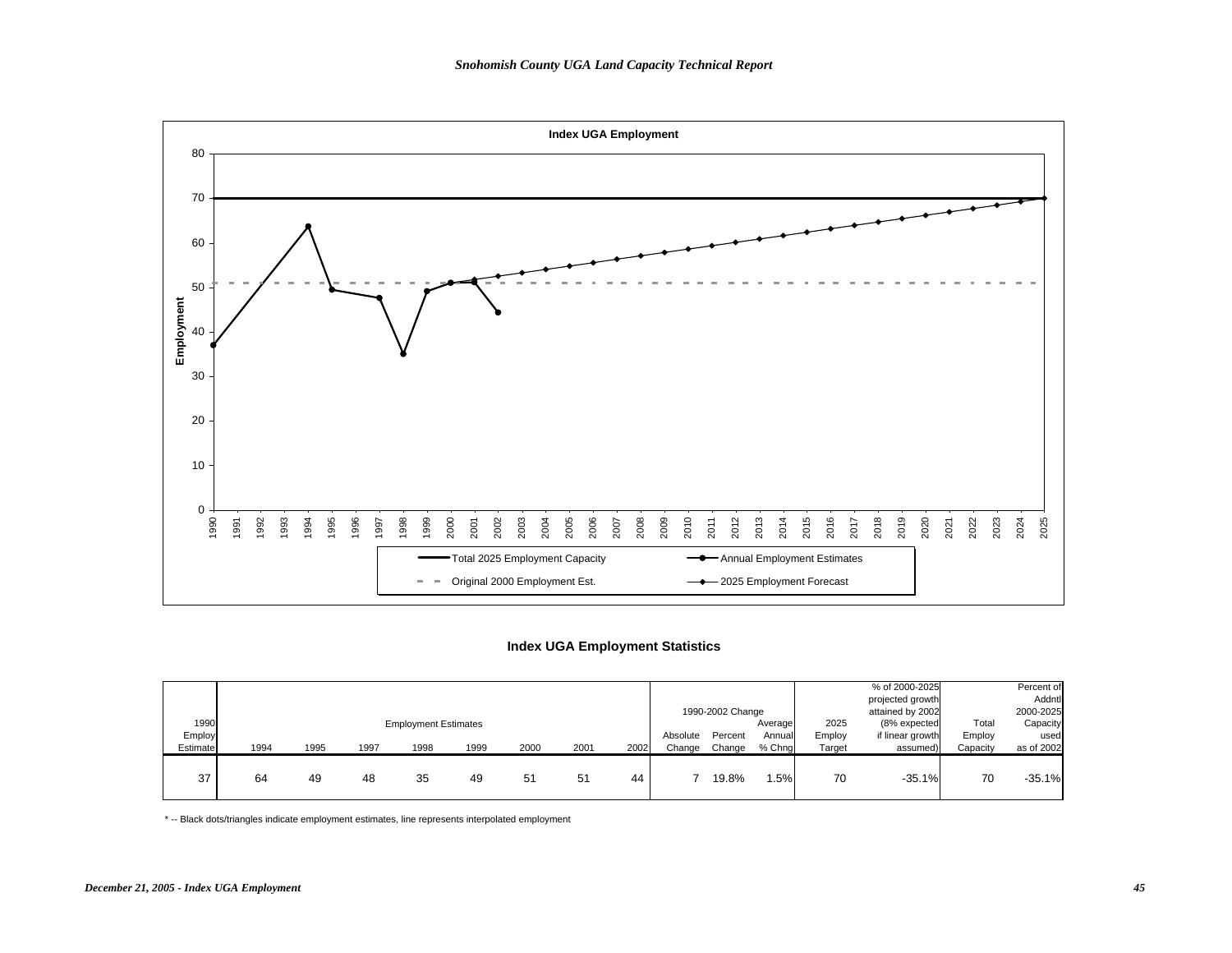

# **Lake Stevens UGA Employment Statistics**

|          |       |       |       |                             |       |       |       |       |          | 1990-2002 Change |         |        | % of 2000-2025<br>projected growth<br>attained by 2002 |          | Percent of<br>Addntl<br>2000-2025 |
|----------|-------|-------|-------|-----------------------------|-------|-------|-------|-------|----------|------------------|---------|--------|--------------------------------------------------------|----------|-----------------------------------|
| 1990     |       |       |       | <b>Employment Estimates</b> |       |       |       |       |          |                  | Average | 2025   | (8% expected                                           | Total    | Capacity                          |
| Employ   |       |       |       |                             |       |       |       |       | Absolute | Percent          | Annual  | Employ | if linear growth                                       | Employ   | used                              |
| Estimate | 1994  | 1995  | 1997  | 1998                        | 1999  | 2000  | 2001  | 2002  | Change   | Change           | % Chna  | Target | assumed)                                               | Capacity | as of 2002                        |
| 2,850    | 2.701 | 2,920 | 3,222 | 3,563                       | 3.179 | 3,625 | 3,526 | 3.799 | 949      | 33.3%            | 2.4%    | 6,615  | 5.8%                                                   | 7,615    | 4.4%                              |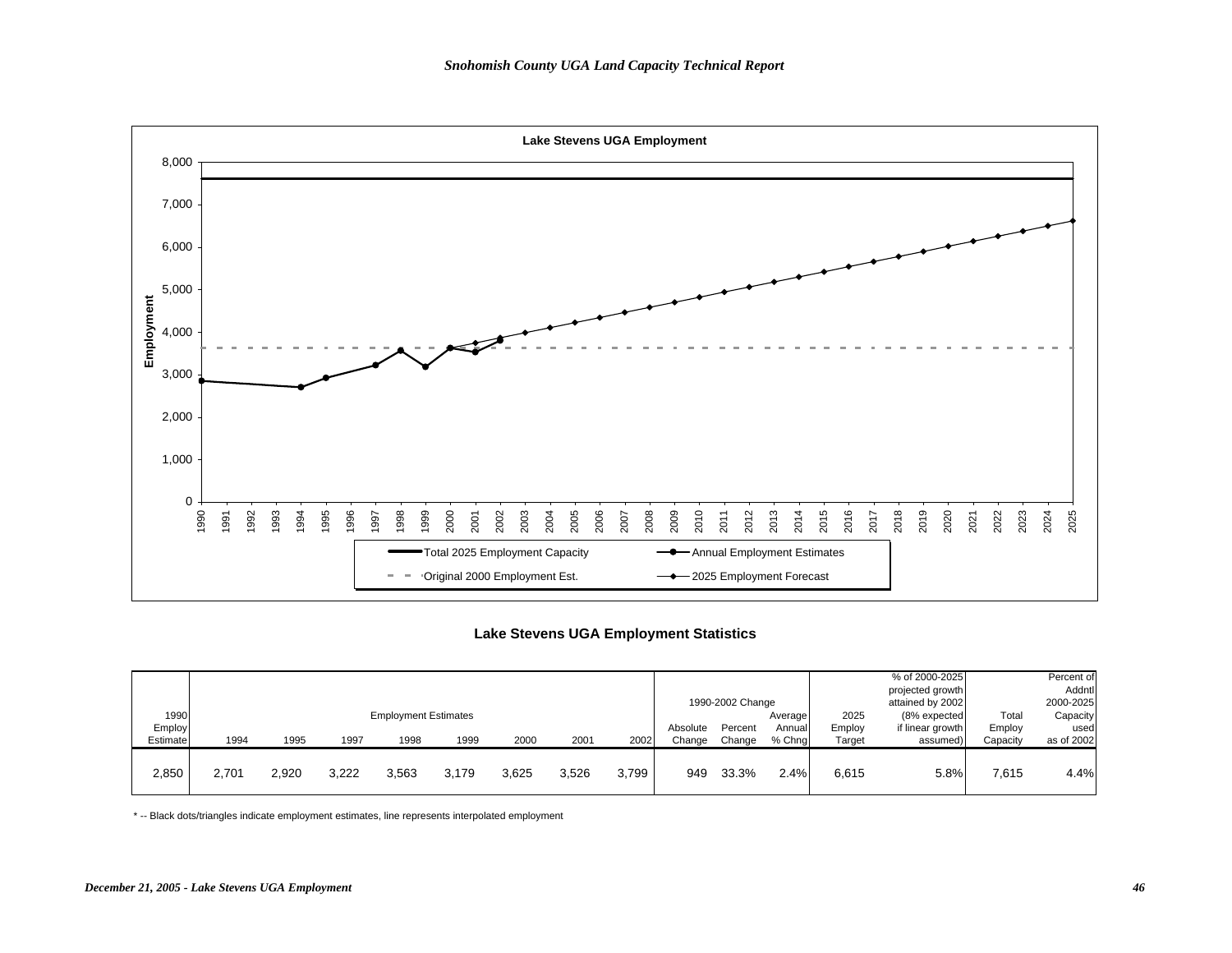

#### **Maltby UGA Employment Statistics**

|            |      |      |       |                             |      |       |       |       |          | 2000-2002 Change |          |        | % of 2000-2025<br>projected growth<br>attained by 2002 |          | Percent of<br>Addntl<br>2000-2025 |
|------------|------|------|-------|-----------------------------|------|-------|-------|-------|----------|------------------|----------|--------|--------------------------------------------------------|----------|-----------------------------------|
| 1990       |      |      |       | <b>Employment Estimates</b> |      |       |       |       |          |                  | Average  | 2025   | (8% expected                                           | Total    | Capacity                          |
| Employ     |      |      |       |                             |      |       |       |       | Absolute | Percent          | Annual   | Employ | if linear growth                                       | Employ   | used                              |
| Estimate** | 1994 | 1995 | 1997  | 1998                        | 1999 | 2000  | 2001  | 2002  | Change   | Change           | % Chng   | Target | assumed)                                               | Capacity | as of 2002                        |
|            | 787  | .445 | 1,314 | -                           | .650 | .,677 | 2,064 | 2.107 | 430      | 25.6%            | $12.1\%$ | 4.960  | 13.1%                                                  | 6,513    | 8.9%                              |

\* -- Black dots/triangles indicate employment estimates, line represents interpolated employment

\*\* -- No employment figure available for the Maltby UGA in 1990 or 1998.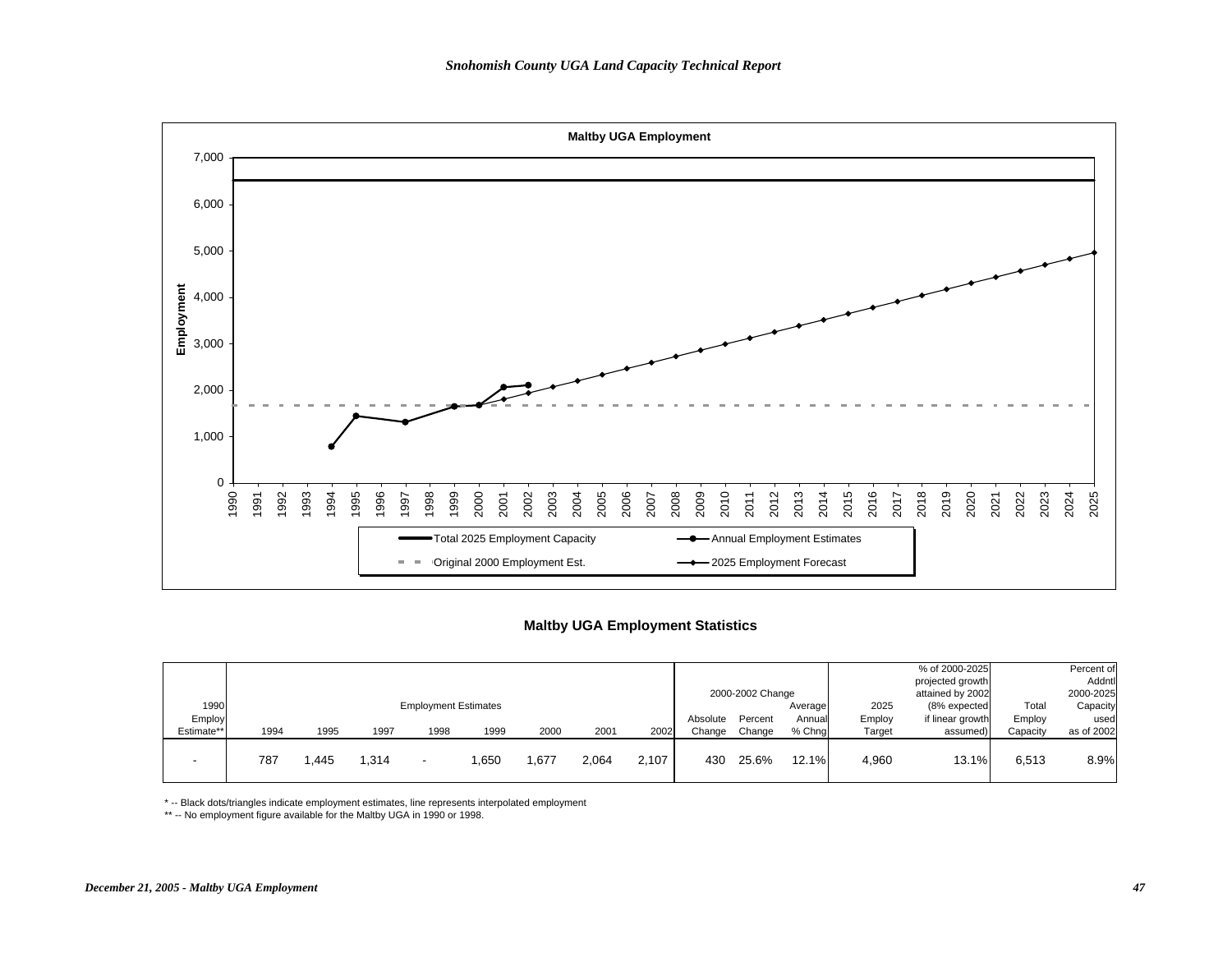

## **Marysville UGA Employment Statistics**

|          |       |       |       |                             |       |        |        |        |          |                  |         |        | % of 2000-2025   |          | Percent of |
|----------|-------|-------|-------|-----------------------------|-------|--------|--------|--------|----------|------------------|---------|--------|------------------|----------|------------|
|          |       |       |       |                             |       |        |        |        |          |                  |         |        | projected growth |          | Addntl     |
|          |       |       |       |                             |       |        |        |        |          | 1990-2002 Change |         |        | attained by 2002 |          | 2000-2025  |
| 1990     |       |       |       | <b>Employment Estimates</b> |       |        |        |        |          |                  | Average | 2025   | (8% expected     | Total    | Capacity   |
| Employ   |       |       |       |                             |       |        |        |        | Absolute | Percent          | Annuall | Employ | if linear growth | Employ   | used       |
| Estimate | 1994  | 1995  | 1997  | 1998                        | 1999  | 2000   | 2001   | 2002   | Change   | Change           | % Chna  | Target | assumed)         | Capacity | as of 2002 |
|          |       |       |       |                             |       |        |        |        |          |                  |         |        |                  |          |            |
| 7,523    | 7,690 | 7,910 | 8,657 | 9,453                       | 9,794 | 10,539 | 11.179 | 11.292 | 3,769    | 50.1%            | 3.4%    | 19,285 | 8.6%             | 22,602   | 6.2%       |
|          |       |       |       |                             |       |        |        |        |          |                  |         |        |                  |          |            |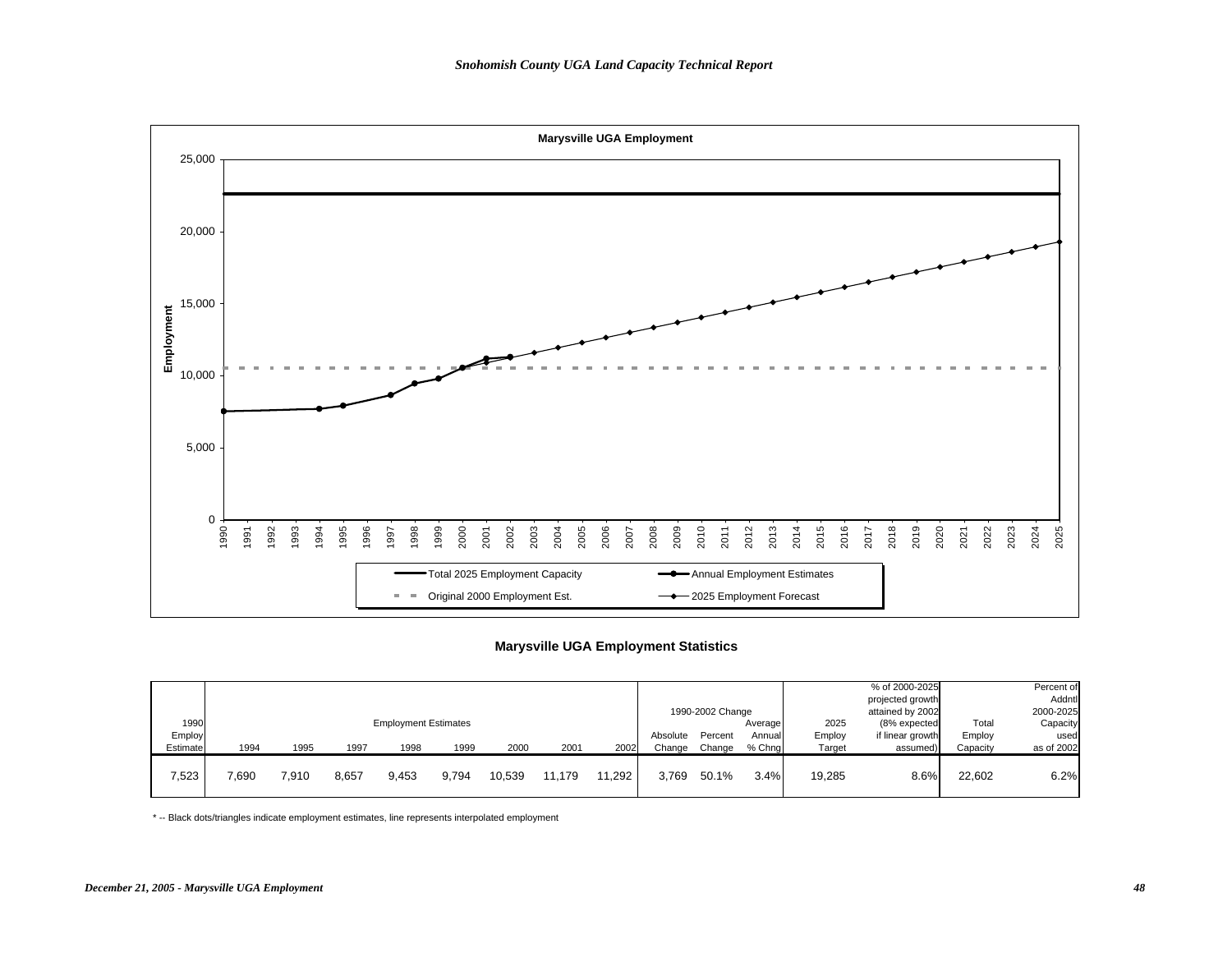

#### **Monroe UGA Employment Statistics**

|                            |       |       |       |                                     |       |       |       |       |                    | 1990-2002 Change  |                             |                          | % of 2000-2025<br>projected growth<br>attained by 2002 |                             | Percent of<br>Addntl<br>2000-2025 |
|----------------------------|-------|-------|-------|-------------------------------------|-------|-------|-------|-------|--------------------|-------------------|-----------------------------|--------------------------|--------------------------------------------------------|-----------------------------|-----------------------------------|
| 1990<br>Employ<br>Estimate | 1994  | 1995  | 1997  | <b>Employment Estimates</b><br>1998 | 1999  | 2000  | 2001  | 2002  | Absolute<br>Change | Percent<br>Change | Average<br>Annual<br>% Chng | 2025<br>Employ<br>Target | (8% expected<br>if linear growth<br>assumed)           | Total<br>Employ<br>Capacity | Capacity<br>used<br>as of 2002    |
| 4,289                      | 4.754 | 4,980 | 5,459 | 7,051                               | 6,912 | 7,635 | 7,651 | 7,627 | 3,338              | 77.8%             | 4.9%                        | 12,390                   | $-0.2%$                                                | 12.456                      | $-0.2%$                           |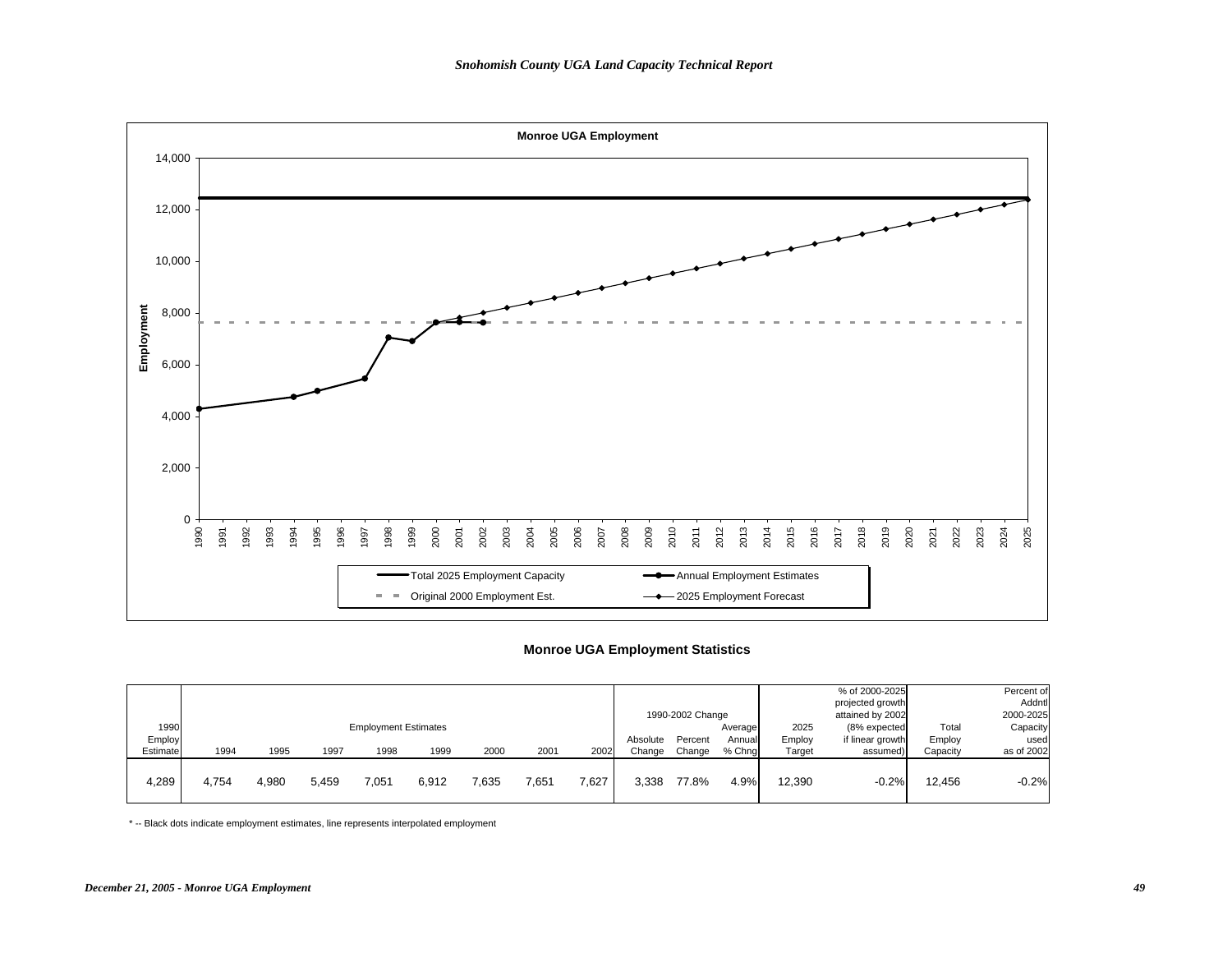

## **Snohomish UGA Employment Statistics**

|                |       |       |       |                             |       |       |       |       |          | 1990-2002 Change |                   |                | % of 2000-2025<br>projected growth<br>attained by 2002 |                 | Percent of<br>Addntl<br>2000-2025 |
|----------------|-------|-------|-------|-----------------------------|-------|-------|-------|-------|----------|------------------|-------------------|----------------|--------------------------------------------------------|-----------------|-----------------------------------|
| 1990<br>Employ |       |       |       | <b>Employment Estimates</b> |       |       |       |       | Absolute | Percent          | Average<br>Annual | 2025<br>Employ | (8% expected<br>if linear growth                       | Total<br>Employ | Capacity<br>used                  |
| Estimate       | 1994  | 1995  | 1997  | 1998                        | 1999  | 2000  | 2001  | 2002  | Change   | Change           | % Chng            | Target         | assumed)                                               | Capacity        | as of 2002                        |
| 3,354          | 4,424 | 4,280 | 4,489 | 4,837                       | 4,648 | 4,868 | 4,712 | 4,842 | .488     | 44.4%            | 3.1%              | 6.410          | $-1.7%$                                                | 7,418           | $-1.0%$                           |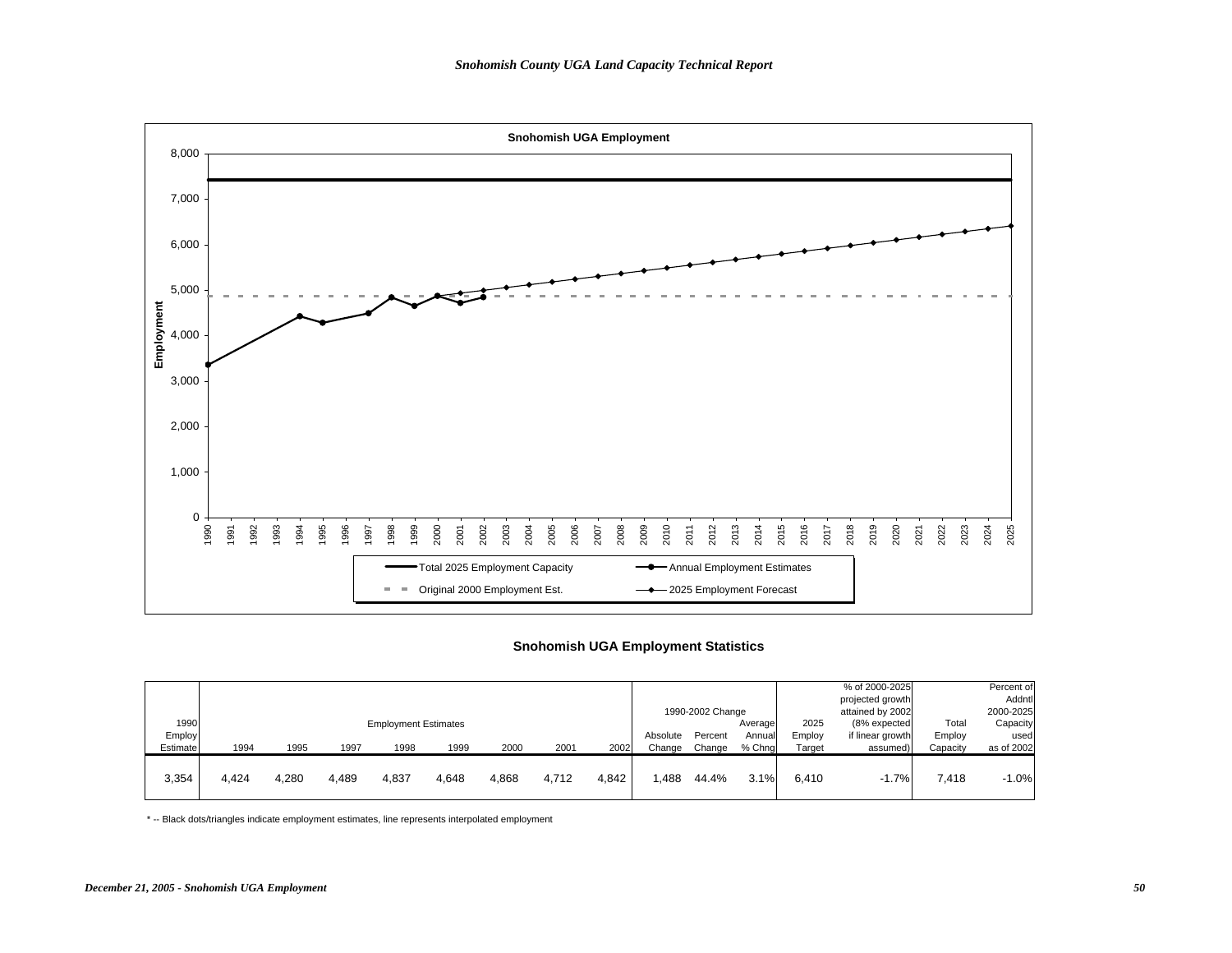

## **Stanwood UGA Employment Statistics**

|                |       |       |       |                             |       |       |       |       |          | 1990-2002 Change |                    |                | % of 2000-2025<br>projected growth<br>attained by 2002 |                 | Percent of<br>Addntl<br>2000-2025 |
|----------------|-------|-------|-------|-----------------------------|-------|-------|-------|-------|----------|------------------|--------------------|----------------|--------------------------------------------------------|-----------------|-----------------------------------|
| 1990<br>Employ |       |       |       | <b>Employment Estimates</b> |       |       |       |       | Absolute | Percent          | Average<br>Annuall | 2025<br>Employ | (8% expected<br>if linear growth                       | Total<br>Employ | Capacity<br>used                  |
| Estimate       | 1994  | 1995  | 1997  | 1998                        | 1999  | 2000  | 2001  | 2002  | Change   | Change           | % Chna             | Target         | assumed)                                               | Capacity        | as of 2002                        |
| .551           | 2.109 | 2,602 | 2,737 | 2.943                       | 2,833 | 2,980 | 3.173 | 3.081 | .530     | 98.6%            | 5.9%               | 5.550          | 3.9%                                                   | 6,138           | 3.2%                              |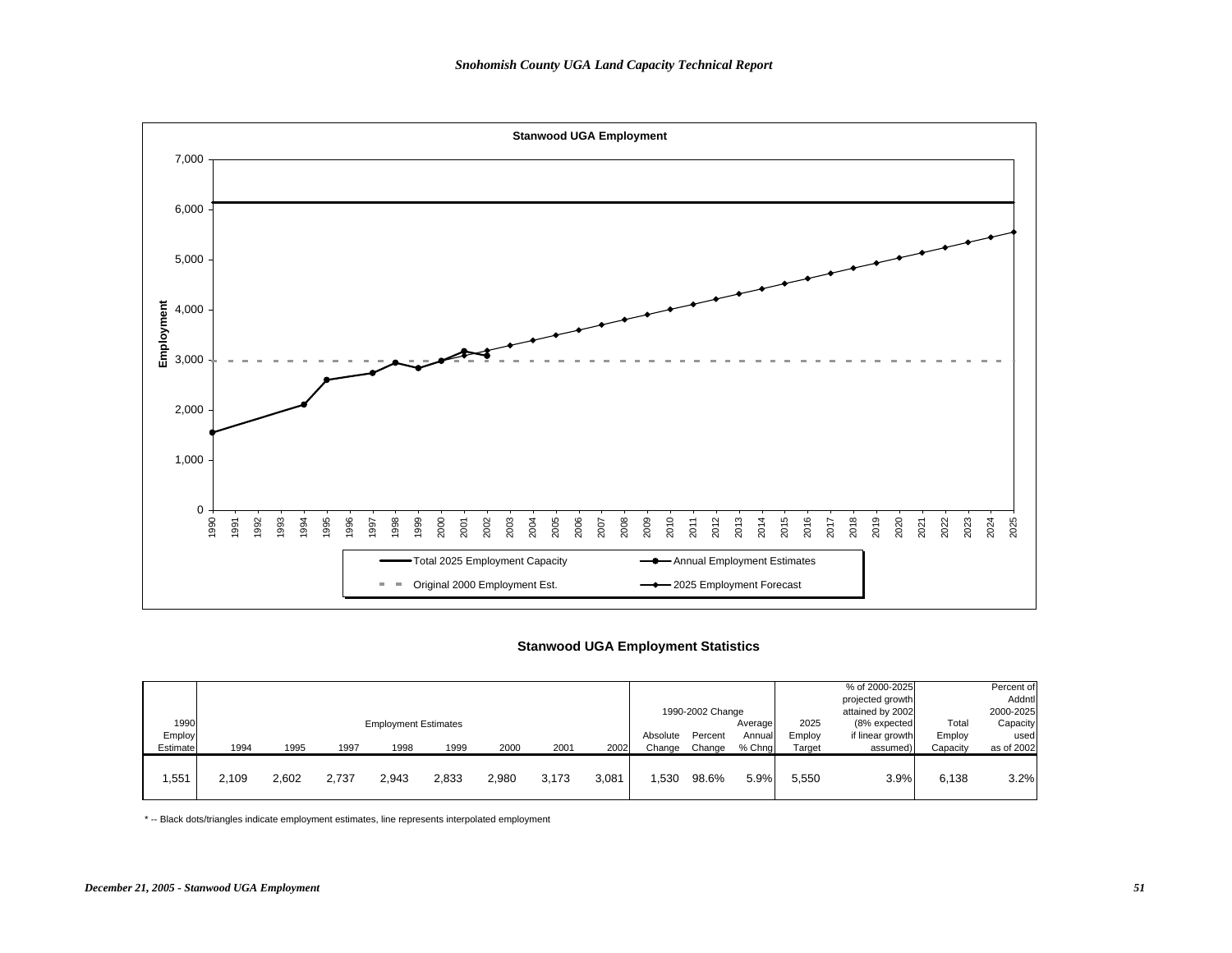

## **Sultan UGA Employment Statistics**

|                            |      |      |      |                                     |      |      |      |      |                    | 1990-2002 Change  |                             |                          | % of 2000-2025<br>projected growth<br>attained by 2002 |                             | Percent of<br>Addntl<br>2000-2025 |
|----------------------------|------|------|------|-------------------------------------|------|------|------|------|--------------------|-------------------|-----------------------------|--------------------------|--------------------------------------------------------|-----------------------------|-----------------------------------|
| 1990<br>Employ<br>Estimate | 1994 | 1995 | 1997 | <b>Employment Estimates</b><br>1998 | 1999 | 2000 | 2001 | 2002 | Absolute<br>Change | Percent<br>Change | Average<br>Annual<br>% Chng | 2025<br>Employ<br>Target | (8% expected<br>if linear growth<br>assumed)           | Total<br>Employ<br>Capacity | Capacity<br>used<br>as of 2002    |
| 670                        | 577  | 344  | 590  | 585                                 | 813  | 912  | 862  | 860  | 190                | 28.4%             | 2.1%                        | ,220                     | $-16.7%$                                               | 2,267                       | $-3.8%$                           |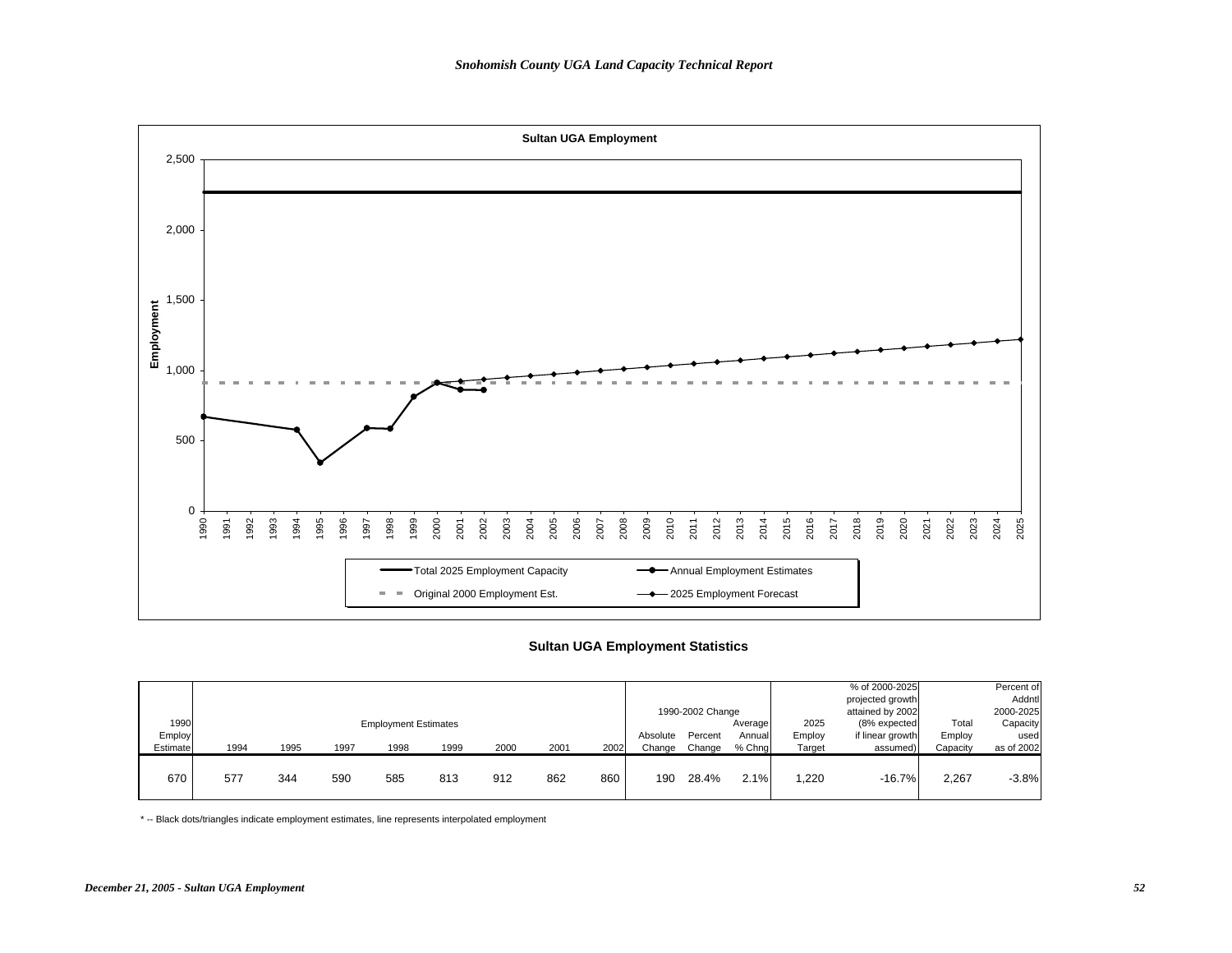

## **Southwest County UGA Employment Statistics**

|          |         |         |         |                             |         |         |                  |         |          |         |                  |         | % of 2000-2025   |          | Percent of |
|----------|---------|---------|---------|-----------------------------|---------|---------|------------------|---------|----------|---------|------------------|---------|------------------|----------|------------|
|          |         |         |         |                             |         |         |                  |         |          |         |                  |         |                  |          |            |
|          |         |         |         |                             |         |         |                  |         |          |         |                  |         | projected growth |          | Addntl     |
|          |         |         |         |                             |         |         | 1990-2002 Change |         |          |         | attained by 2002 |         | 2000-2025        |          |            |
| 1990     |         |         |         | <b>Employment Estimates</b> |         |         |                  |         | Average  | 2025    | (8% expected     | Total   | Capacity         |          |            |
| Employ   |         |         |         |                             |         |         |                  |         | Absolute | Percent | Annual           | Employ  | if linear growth | Employ   | used       |
| Estimate | 1994    | 1995    | 1997    | 1998                        | 1999    | 2000    | 2001             | 2002    | Change   | Change  | % Chng           | Target  | assumed)         | Capacity | as of 2002 |
|          |         |         |         |                             |         |         |                  |         |          |         |                  |         |                  |          |            |
| 128,187  | 142.285 | 145.264 | 161,692 | 171,380                     | 172,254 | 167,008 | 164,962          | 163.204 | 35.017   | 27.3%   | 2.0%             | 252,377 | $-4.5%$          | 263.841  | $-3.9%$    |
|          |         |         |         |                             |         |         |                  |         |          |         |                  |         |                  |          |            |